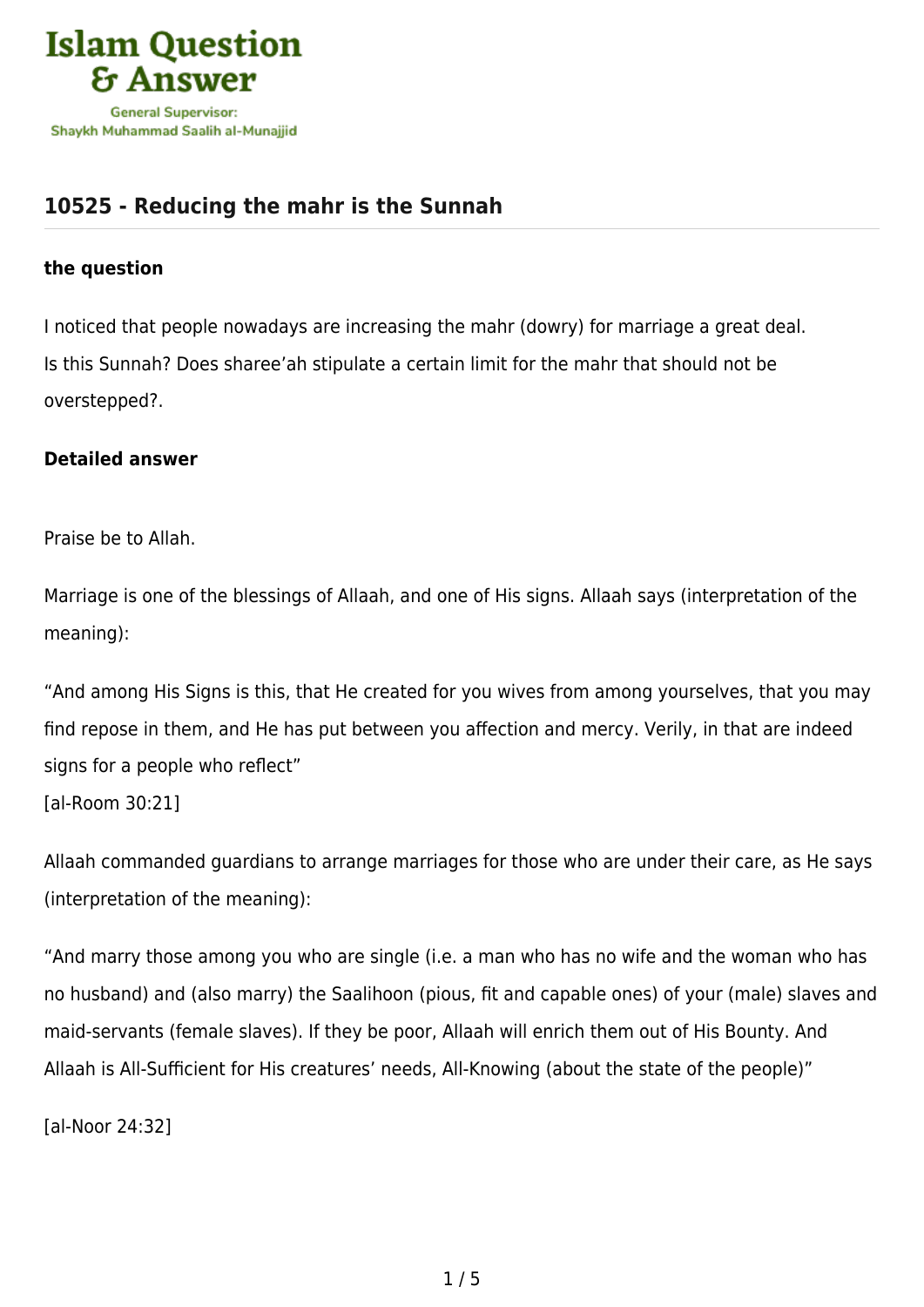

That is because of the great interests that are served by marriage, such as increasing the numbers of the ummah, and causing the Prophet (peace and blessings of Allaah be upon him) to feel proud before the other Prophets, and protecting both husband and wife from falling into haraam… and other great benefits.

But some guardians (walis) put obstacles in the way of marriage, which prevented those under their care from getting married in many cases.

That is because they exaggerate concerning the mahr, and demand huge dowries which a young man who wants to get married cannot afford, until marriage becomes something extremely difficult for many of those who want to get married.

The mahr is a right that is given to the woman, as enjoined by Islamic sharee'ah, as an expression of the man's desire to marry her. Allaah says (interpretation of the meaning):

"And give to the women (whom you marry) their Mahr (obligatory bridal-money given by the husband to his wife at the time of marriage) with a good heart" [al-Nisa' 4:4]

This does not mean that the woman is a product to be sold, rather it is a symbol of honour and respect, and a sign that the husband is willing to shoulder his responsibilities and fulfil his duties.

Sharee'ah does not stipulate a certain limit for the mahr that should not be overstepped, but it does encourage reducing the mahr and keeping it simple.

The Prophet (peace and blessings of Allaah be upon him) said: "The best of marriage is that which is made easiest." Narrated by Ibn Hibbaan, classed as saheeh by al-Albaani in Saheeh al-Jaami', 3300.

And he (peace and blessings of Allaah be upon him) said: "The best of mahrs is the simplest (or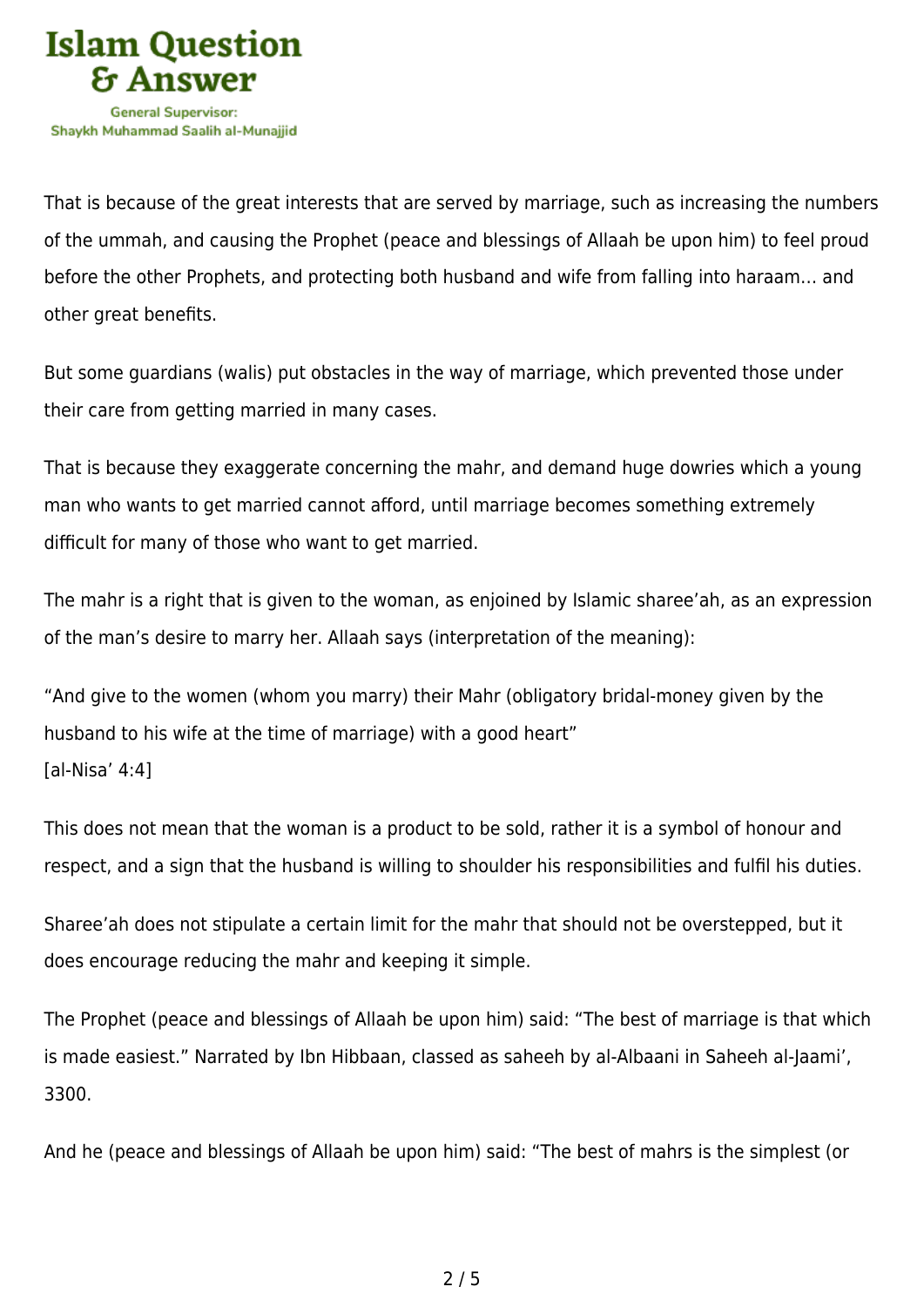

most affordable)." Narrated by al-Haakim and al-Bayhaqi, classed as saheeh by al-Albaani in Saheeh al-Jaami', 3279.

And the Prophet (peace and blessings of Allaah be upon him) said to a man who wanted to get married: "Look (for something to give as a dowry), even if it is a ring of iron." Agreed upon.

The Prophet (peace and blessings of Allaah be upon him) set the highest example for his ummah in that regard, so that a clear understanding of the basic principles would be implanted in society, and a spirit of simplicity would spread among the people.

Abu Dawood (2125) and al-Nasaa'i (3375) narrated from Ibn 'Abbaas that 'Ali said: "I married Faatimah (may Allaah be pleased with her) and said: 'O Messenger of Allaah, let me go ahead with the marriage.' He said: 'Give her something.' I said: 'I do not have anything.' He said: 'Where is your Hutami shield?' I said, 'I have it with me.' He said, 'Give it to her.'" Classed as saheeh by al-Albaani in Saheeh al-Nasaa'i, 3160.

This was the mahr of Faatimah, the daughter of the Messenger of Allaah (peace and blessings of Allaah be upon him), the leader of the women of Paradise.

This reinforces the fact that in Islam, the mahr is not something that is sought for its own sake.

Ibn Maajah (1887) narrated that 'Umar ibn al-Khattaab said: "Do not go to extremes with regard to the dowries of women, for if that were a sign of honour and dignity in this world or a sign of piety before Allaah, then Muhammad (peace and blessings of Allaah be upon him) would have done that before you. But he did not give any of his wives, and none of his daughters were given, more than twelve uqiyah. A man may increase the dowry until he feels resentment against her and says, 'You cost me everything I own, and caused me a great deal of hardship'." Classed as saheeh by al-Albaani in Saheeh Ibn Maajah, 1532.

"Do not go to extremes" means do not exaggerate in increasing the dowry. "A man may increase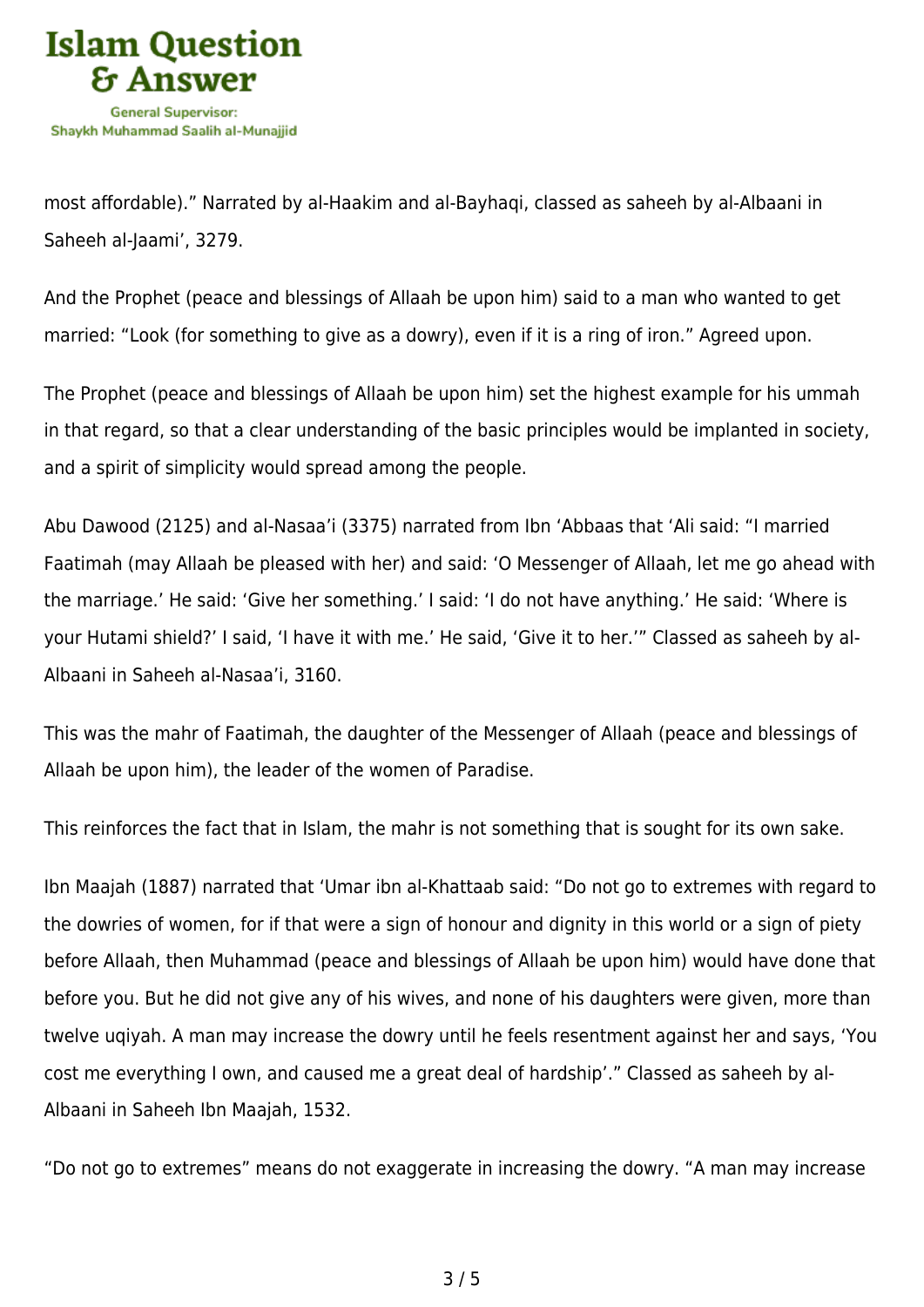

the dowry until he feels resentment against her" means, until he begins to hate her when he is still paying off the debts incurred because of this mahr because it is too hard for him, or whenever he thinks about the matter.

From Haashiyat al-Sindi 'ala Ibn Maajah.

Twelve uqiyah is equivalent to 480 dirhams, i.e., approximately 135 silver riyals (134.4). This was the mahr of the daughters and wives of the Prophet (peace and blessings of Allaah be upon him).

Shaykh al-Islam [Ibn Taymiyah] said in Majmoo' al-Fataawa, 32/194:

Whoever thinks of increasing his daughter's mahr and asking for more than the daughters of the Messenger of Allaah (peace and blessings of Allaah be upon him) were given – when they were the best women in this world in all aspects – is an ignorant fool. The same applies to asking for more than the Mothers of the Believers were given. This applies even if one is well off and can afford it. With regard to one who is poor, he should not give a mahr greater than he can afford to pay without any hardship.

He also said in al-Fataawa al-Kubra:

The words of Imam Ahmad according to the report of Hanbal imply that it is mustahabb for the dowry to be four hundred dirhams. This is the correct view in cases where the man can afford it. It is mustahabb to pay this amount and no more.

In Zaad al-Ma'aad (5/178), Ibn al-Qayyim quoted some of the ahaadeeth that indicate that the mahr should be reduced and that there is no minimum amount. Then he said:

These ahaadeeth indicate that there is no minimum amount for the mahr… and that exaggerating concerning the mahr is makrooh, and that it reduces its barakah (blessing). End quote.

Hence it is clear that what people do nowadays, increasing the mahr and exaggerating concerning